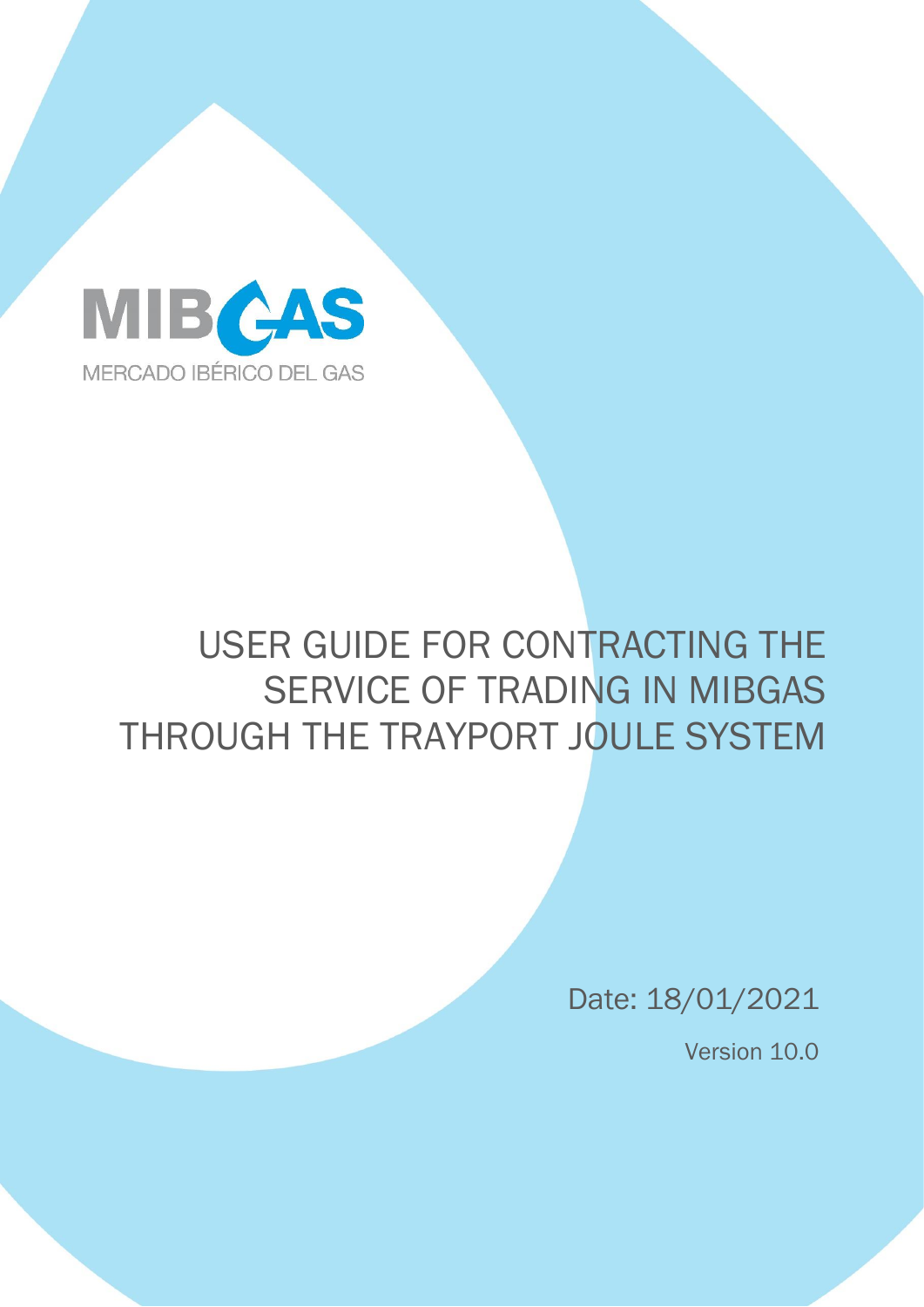

## INDEX

| $\mathbf 1$              | <b>INTRODUCTION</b>                                                                                                                        | $\overline{2}$                |
|--------------------------|--------------------------------------------------------------------------------------------------------------------------------------------|-------------------------------|
| $\overline{2}$           | <b>APPLICATION REQUIREMENTS</b>                                                                                                            | 3                             |
| 3                        | <b>APPLICATION PROCESS</b>                                                                                                                 | $\overline{4}$                |
| 3.1<br>3.2               | REQUEST FOR TRADING IN MIBGAS THROUGH TRAYPORT<br><b>FEE</b>                                                                               | 4<br>4                        |
| 4                        | <b>ACCESS TO THE TRADING PLATFORM</b>                                                                                                      | 5                             |
| 4.1<br>4.2<br>4.3<br>4.4 | <b>DIRECT ACCESS TO MIBGAS</b><br><b>ACCESS THROUGH TRAYPORT</b><br><b>TEST ENVIRONMENT</b><br>DIFFERENT FUNCTIONALITIES BETWEEN PLATFORMS | 5<br>5<br>$\overline{7}$<br>8 |
| 5.                       | <b>CERTIFICATE ACTIVATION</b>                                                                                                              | 11                            |
| 6                        | <b>ADDITIONAL INFORMATION</b>                                                                                                              | 12                            |
| 6.1<br>6.2<br>6.3        | MIBGAS AND TRAYPORT ADDRESS AND CONTACT INFORMATION<br><b>TRAYPORT DOCUMENTATION AND USER GUIDES</b><br><b>REMIT</b>                       | 12<br>12<br>12                |
|                          |                                                                                                                                            |                               |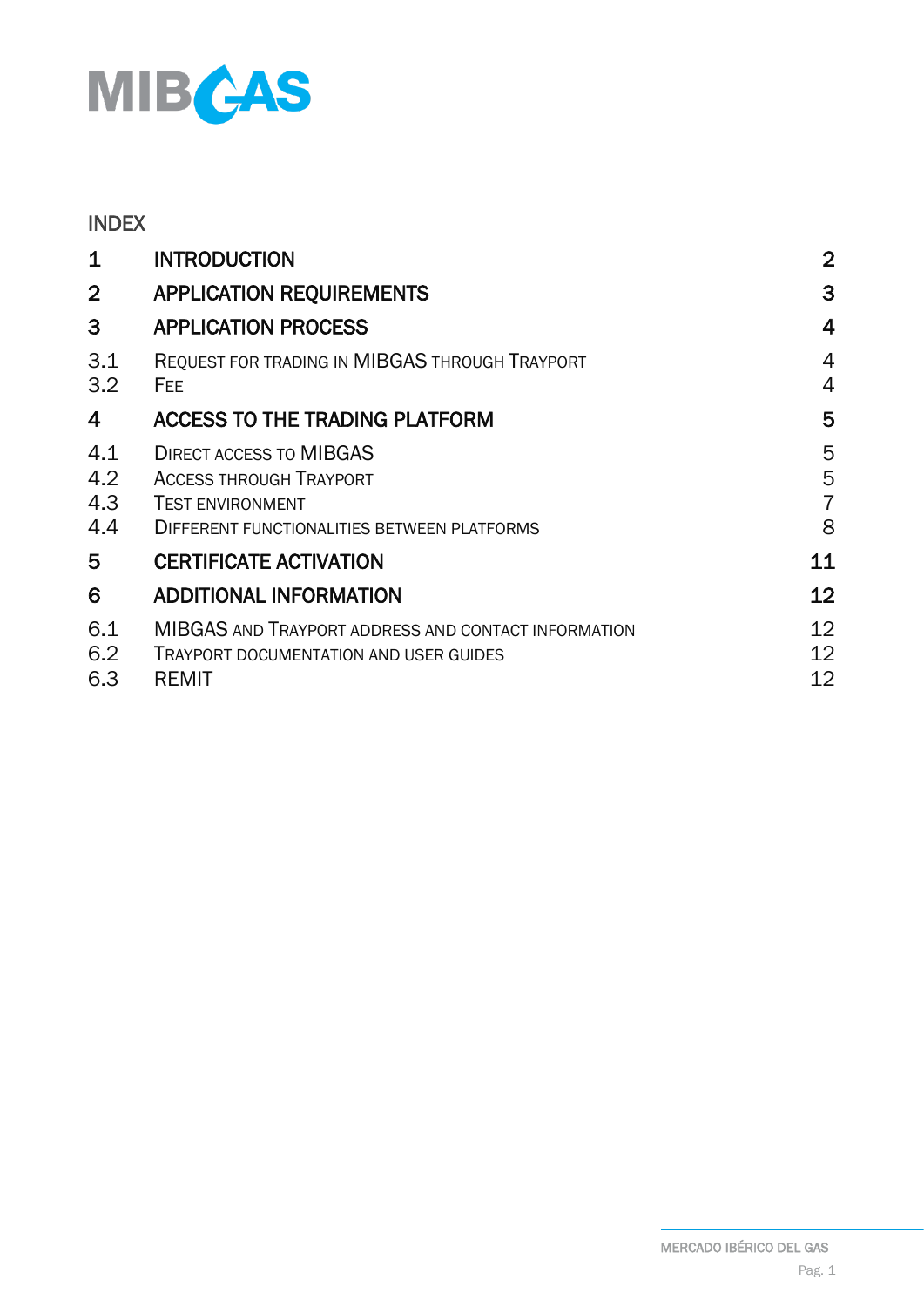

## <span id="page-2-0"></span>1 INTRODUCTION

This guide describes the necessary steps that market participants shall follow to contract the service for trading in MIBGAS accessing through the Trayport Joule system.

This service is available for MIBGAS market participants and MIBGAS Derivatives market participants so any reference to "market participant" included in this document affects both.

This integration allows any market participant to insert, modify and/or cancel orders, both through the current trading module of MIBGAS and through the Trayport Joule system. The Guarantees Manager platform is out of the scope of this integration.

All the products traded in MIBGAS platform are available in Trayport platform:

- **W** MIBGAS products.
- **MIBGAS Derivatives products.**

Market participants who access via the Trayport Joule system will see listed all the above products, however MIBGAS market participants will only be able to send orders to MIBGAS products. Those who additionally are MIBGAS Derivatives market participants will be able to trade the MIBGAS Derivatives products which they are authorized for.

It is suggested that Market Participants wishing to use the Trayport Joule system pay particular attention to section 4.4 of this guide which details between behaviour of the two systems.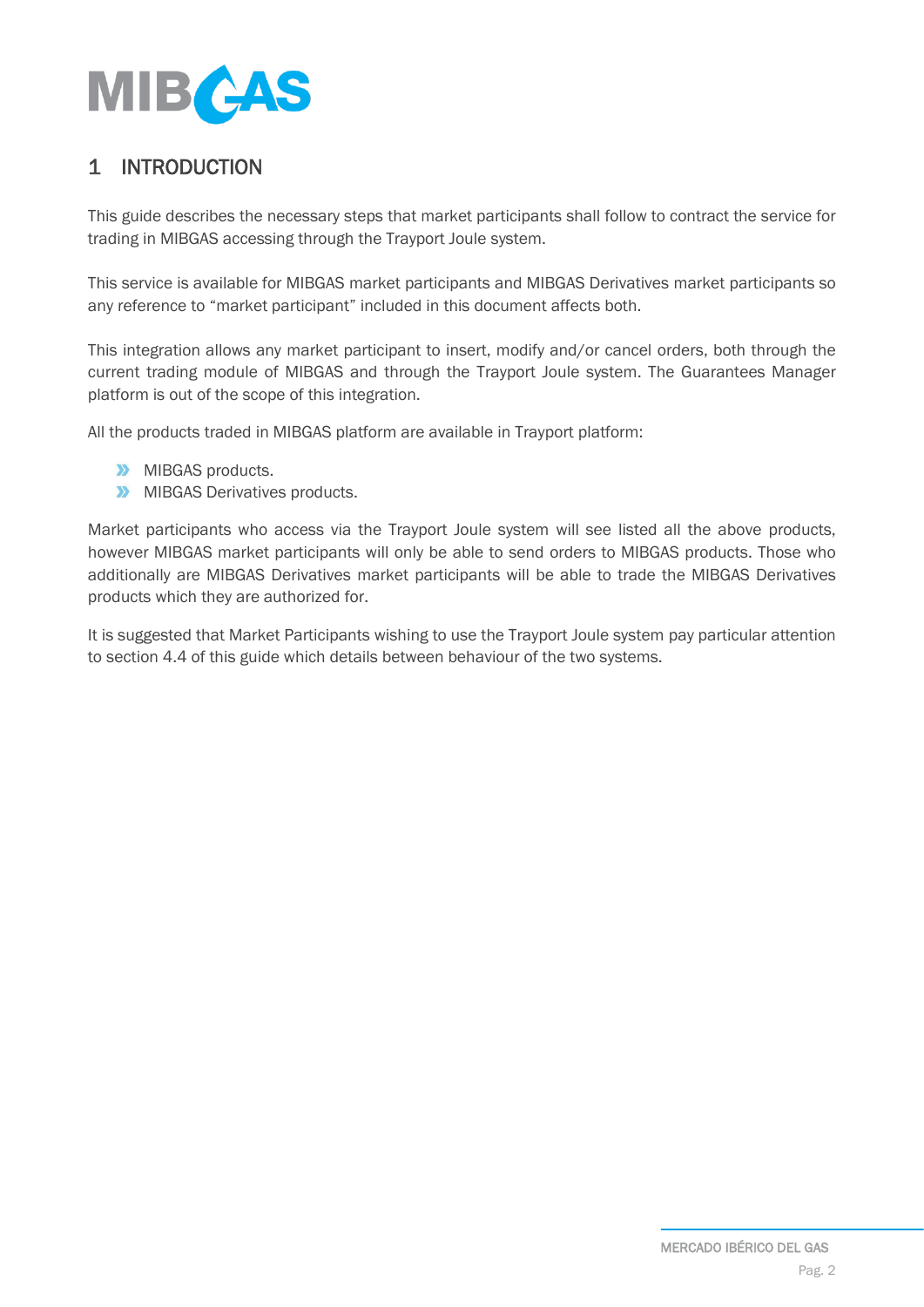

## <span id="page-3-0"></span>2 APPLICATION REQUIREMENTS

Applicants need to meet the following requirements:

- **Be a market participant or in the process of being, and have at least one electronic certificate** issued by MIBGAS.
- **Be a Trayport client and have at least one user account in Trayport Joule system. If the market** participant is not a Trayport client yet, he should contact to [sales@trayport.com](mailto:sales@trayport.com) informing about the interest in participating in MIBGAS through Trayport.

Each electronic certificate issued by MIBGAS that is enabled to access through Trayport will be linked to a unique user account of the Trayport Joule system.

To activate each certificate the market participant must select a unique trading portfolio with PV profile (products with delivery in the Virtual Balancing Point) and a unique trading portfolio with LNG / UGS profile<sup>1</sup> (LNG and UGS products) in order to be able to trade these products through the Trayport Joule system.

<sup>&</sup>lt;sup>1</sup> Only those market participants registered in MIBGAS Derivatives who wish to trade the Spot segment products of MIBGAS Derivatives must select a trading portfolio with LNG / UGS profile. The rest of market participants only need to select a trading portfolio with PV profile.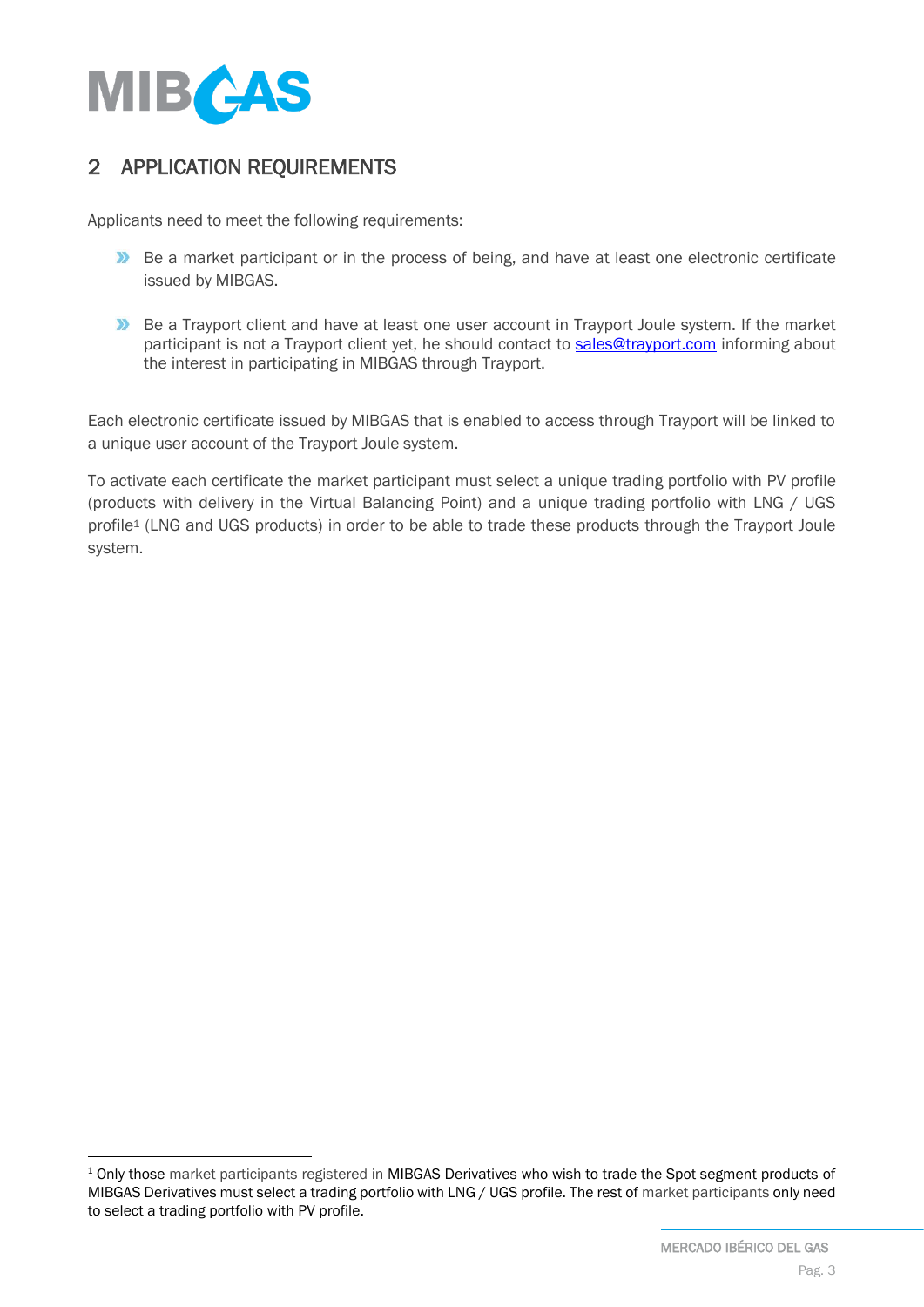

## <span id="page-4-0"></span>3 APPLICATION PROCESS

## <span id="page-4-1"></span>3.1 Request for trading in MIBGAS through Trayport

In order to contract the service for trading in MIBGAS accessing through the Trayport Joule system, market participant shall follow these steps:

- The market participant shall send an email to **agentes@mibgas.es** indicating the interest in subscribing to the service. The email must include the following information:
	- Company name
	- EIC code
	- Contact person for Trayport announcements.
- **MIBGAS** will contact Trayport to verify that the market participant is a Trayport client and has a user account in the Trayport Joule system.
- **MIBGAS** will validate the request and send the service contract to the market participant by email. Two hard copies signed by the attorney person with all of their pages approved must be sent to MIBGAS. Once these original copies have been signed by MIBGAS, one copy of the signed contract shall be returned to the applicant. Along with this, it can be previously sent in PDF format to [agentes@mibgas.es.](mailto:agentes@mibgas.es) The contract is included in Annex I of this document.
- **X** Once the contract is received, MIBGAS will contact the market participant to confirm that they can already request the activation of the electronic certificate/s through the Registrations and Consultations Platform (see section 5).

## <span id="page-4-2"></span>3.2 Fee

MIBGAS will issue a monthly invoice for the cost of this fee, whose amount depends on the number of certificates that the market participant has activated to trade through Trayport Joule system.

The payment of the fee will be required when the market participant is subscribed to the service during at least one day of the invoicing month.

The fee amount is 419€/month per certificate. Applicable taxes will be added to this amount.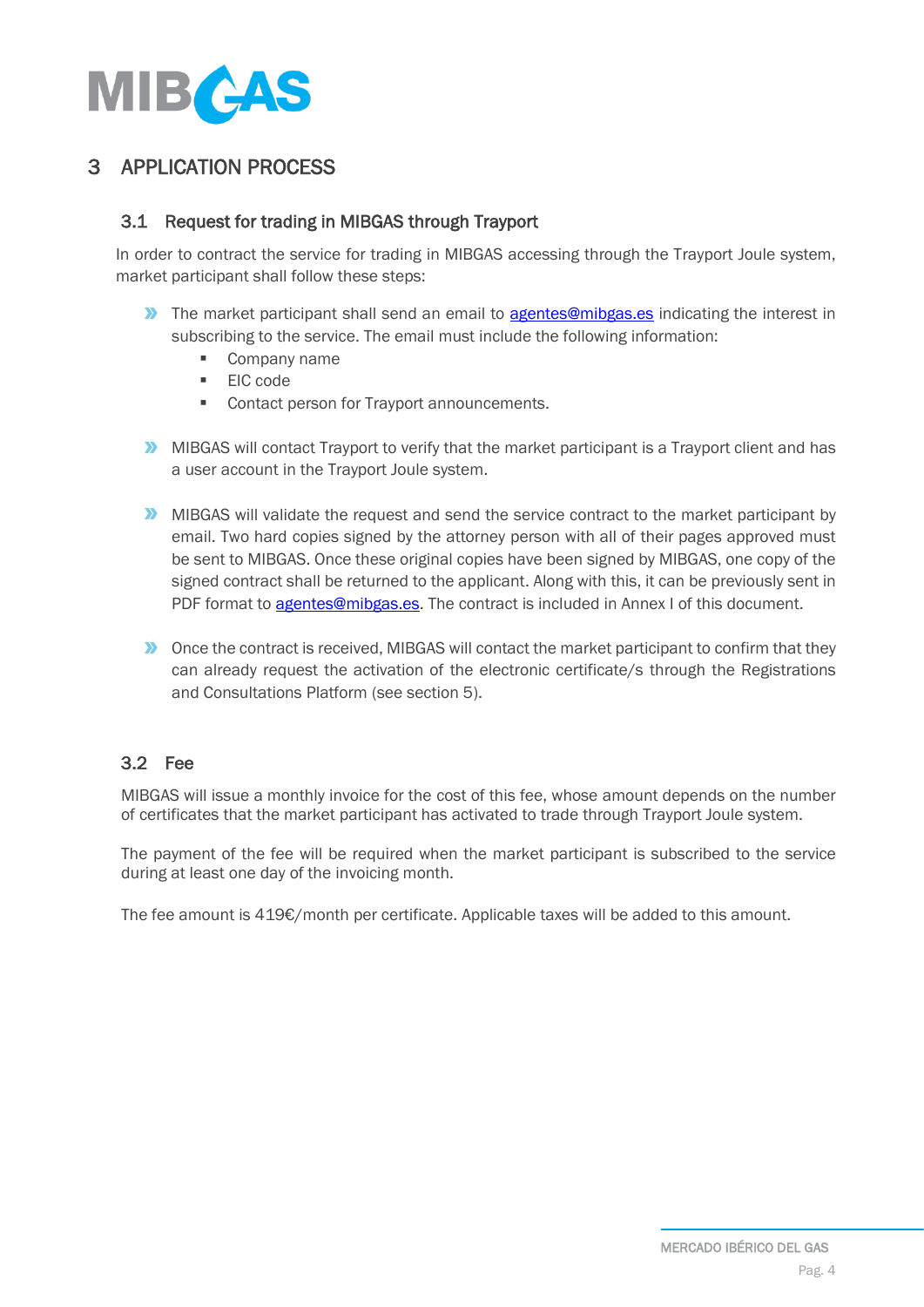

## <span id="page-5-0"></span>4 ACCESS TO THE TRADING PLATFORM

## <span id="page-5-1"></span>4.1 Direct access to MIBGAS

Direct access to the Trading Module and the Registrations and Consultations platform of MIBGAS will still be available using the personal electronic certificate issued by MIBGAS (software format) in this link<https://www.market.mibgas.es/>

These certificates are nominatives and can have "Update", "Query" or "No access" profile for accessing the trading platform.

## <span id="page-5-2"></span>4.2 Access through Trayport

Access to Joule Direct Client is done using a username and a password provided by Trayport.

## **EXECUTE:** Products with delivery at PVB

In order to trade the products with delivery at PVB of MIBGAS and MIBGAS Derivatives (futures segment) through Joule, you must search for the "PVB MIBG" product code. The "periods" (day ahead, month ahead, semester...) traded in each session are available in the Registration and [Consultations platform:](https://www.market.mibgas.es/)

*Products and orders > Products > Products being traded Products and orders > Products > Next products*

The following table shows an example of the Joule contracts names of the MIBGAS and MIBGAS Derivatives future products available for negotiation during a session in June 2019:

| Calendar                | <b>Contract Type</b> | <b>First Leg</b> |
|-------------------------|----------------------|------------------|
|                         |                      | <b>WD</b>        |
|                         |                      | DA               |
|                         |                      | Monday           |
|                         |                      | Tuesday          |
|                         | Forwards             | Wednesday        |
| Prompt*                 |                      | Thursday         |
|                         |                      | Friday           |
|                         |                      | Saturday         |
|                         |                      | Sunday           |
|                         |                      | W/END            |
| <b>Balance of Month</b> | Forwards             | Jun-19 BoM       |
|                         |                      | Jul-19           |
| <b>Months</b>           | Forwards             | Ago-19           |
|                         |                      | Sep-19           |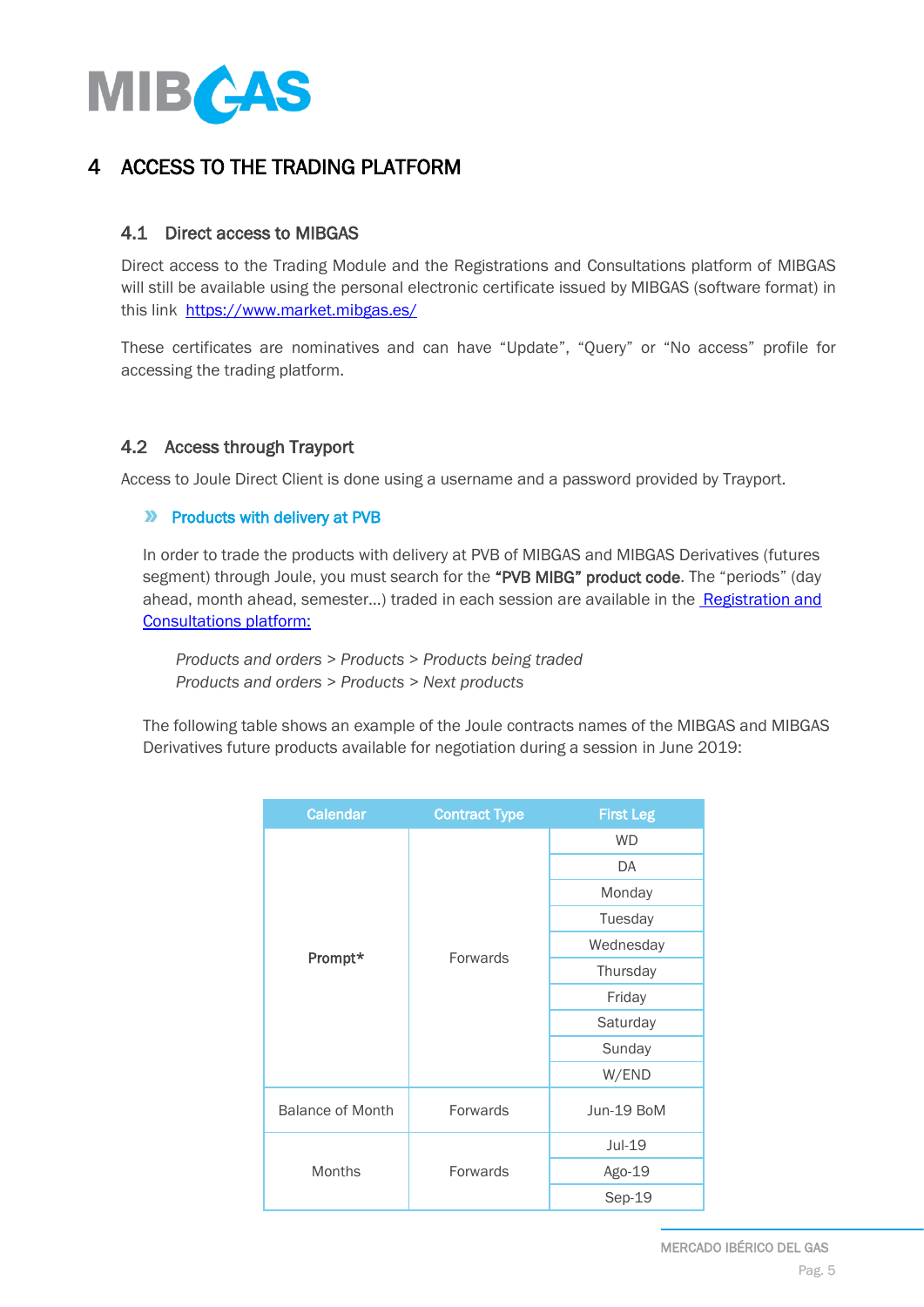

| Calendar        | <b>Contract Type</b> | <b>First Leg</b> |
|-----------------|----------------------|------------------|
|                 |                      | Q3 19            |
| <b>Quarters</b> | Forwards             | Q4 19            |
|                 |                      | Q1 20            |
|                 |                      | Q2 20            |
|                 |                      | <b>Win 19</b>    |
| Seasons         | <b>Forwards</b>      | <b>Sum 20</b>    |
|                 |                      | <b>Win 20</b>    |
| Years           | Forwards             | 2020             |
|                 |                      | 2021             |

#### \*Notes:

- Not all "Prompt" products are traded every day.
- "DA" code corresponds v

For example, "Prompt" products traded through Joule during the trading session "Wednesday 12/06/2019" are:

| <b>Trading session</b> | Joule product   | <b>MIBGAS product</b> | <b>Delivery day</b> |
|------------------------|-----------------|-----------------------|---------------------|
|                        | <b>WD</b>       | GWDES_We20190612      | 12/06/2019          |
|                        | DA              | GDAES_Th20190613      | 13/06/2019          |
| 12/06/2019             | Friday          | GDAES_Fr20190614      | 14/06/2019          |
|                        | <b>Saturday</b> | GDAES_Sa20190615      | 15/06/2019          |

## **EXECUTE:**  $\mathbf{W}$  **LNG** products with delivery at TVB

In order to trade the products with delivery at TVB (Balancing Virtual Tank) of MIBGAS Derivatives (spot segment) through Joule, you must search for the "TVB MIBG" product code.

The "periods" traded in each session are the withinday product which in Joule corresponds to "WD" code and the day ahead product which corresponds to "DA" Joule code\*.

\*Note: "DA" Joule code corresponds always to the product with delivery the next business day according to the UK calendar. Therefore, on Fridays and days before no business days, the MIBGAS daily product will be traded with the Joule code corresponding to the next day of the week. For instance, on Fridays, by default, the MIBGAS daily product will be traded in Joule as "Saturday".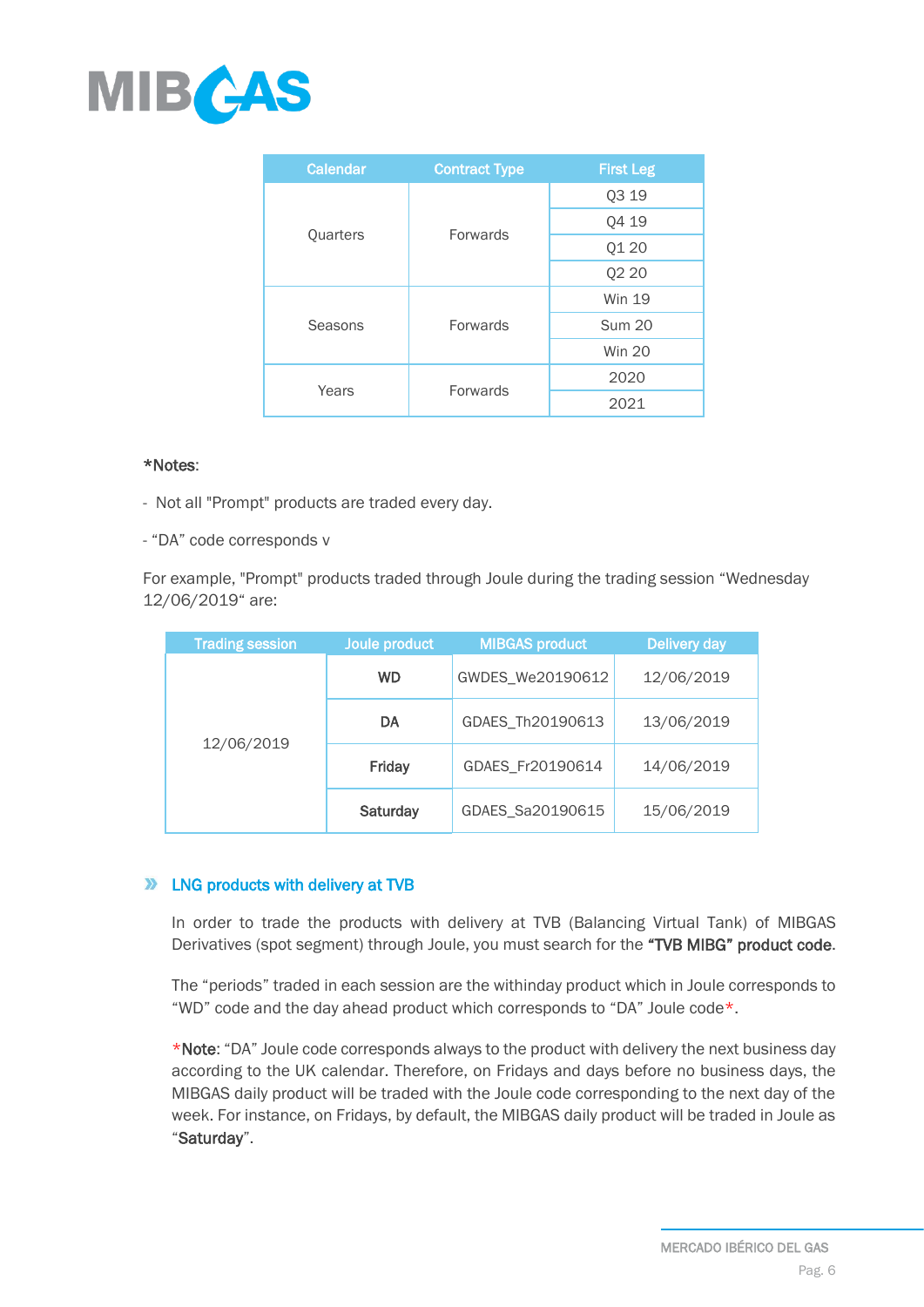

## **EXECUTE:** Products with delivery at AVB

In order to trade the products with delivery at AVB (Balancing Virtual Storage) of MIBGAS Derivatives (spot segment) through Joule, you must search for the "AVB MIBG" product code.

The "periods" traded in each session are the withinday product which in Joule corresponds to "WD" code and the day ahead product which corresponds to "DA" Joule code\*.

\*Note: "DA" Joule code corresponds always to the product with delivery the next business day according to the UK calendar. Therefore, on Fridays and days before no business days, the MIBGAS daily product (AVB) will be traded with the Joule code corresponding to the next day of the week. For instance, on Fridays, by default, the MIBGAS daily product will be traded in Joule as "Saturday".

#### $\sum$ **Spreads**

The following spreads are available in the Trayport products list and can be configured in Joule screen.

It is not allowed to submit orders directly to these spreads, but you can deal the implied orders that appear automatically in their orders books. An implied order is automatically generated by Trayport from the best orders existing in other products orders books.<sup>2</sup>

## Spread PVB - TVB Trayport code PVB - TVB PVB MIBG/TVB MIBG PVB - AVB PVB MIBG/AVB MIBG TVB - AVB **TVB MIBG/AVB MIBG**

Spread PVB, TVB, AVB

## Spreads PVB - TTF and PEG

| <b>Spread</b> | <b>Trayport Code</b>               |
|---------------|------------------------------------|
| PVB - TTF     | PVB MIBG/TTF Hi Cal 51.6 ICE ENDEX |
| PVB - TTF     | PVB MIBG/TTF Hi Cal 51.6 EEX       |
| PVB - PEG     | PVB MIBG/PEG PEGAS                 |

## <span id="page-7-0"></span>4.3 Test environment

MIBGAS makes available the preproduction environment to the market participants who request it. It is a copy of the production environment and is accessed with electronic certificates. Market participants can request certificates with exclusive access to the preproduction environment or access using the real environment certificates through this link: <https://www.preprod.market.mibgas.es/>

<sup>2</sup> More information about implied orders in Joule Direct Help section (Trayport user and password required to access): http://www.trayport.com/en/support/joule2/2.00/JouleDirect/traders/ImpliedOrders.htm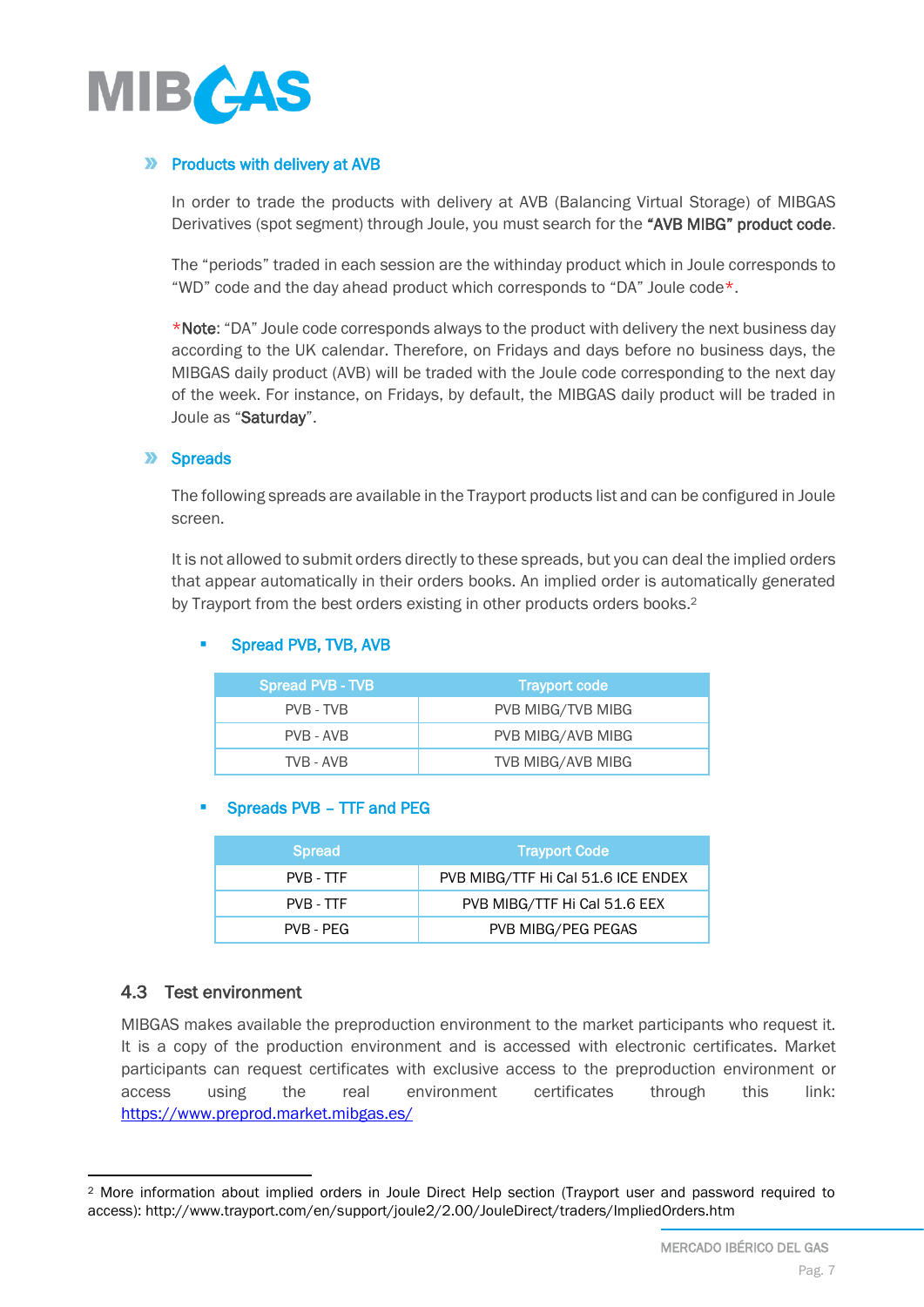

This environment is connected to the test environment that Trayport makes available to its users (jouletest). Market participants who want to perform any type of test on these environments should contact MIBGAS and request this access a[t agentes@mibgas.es.](mailto:agentes@mibgas.es)

## <span id="page-8-0"></span>4.4 Different functionalities between platforms

There are some functionalities of the trading MIBGAS Platform which are not available when accessing through the Joule Direct Client because the connection between both platforms has been implemented through the Trayport GV Portal module, which presents these limitations:

## MIBGAS functionalities not available through Trayport Joule Direct Client

See the status of the trading session (UPC, AUC, MAT, CON, FIN, INT).

Visualize the opening / closing trading periods of the products.

See the messages published by MIBGAS in its trading platform.

Check the operating limit available at any given moment.

Send the following orders types:

- All or None (AoN)

- Market Order (MO)

- Fill and Kill (FAK)

Send orders to future sessions.

Submit claims

See the price limits allowed for trading the MIBGAS Derivatives Futures segment products.

The Trayport Joule system groups the existing orders in the order book by price, it means that orders with the same price are shown as a single order with an aggregate quantity. However, the user's own offers are shown separately.

Differentiate the products which the market participant is authorized to trade. At Joule Direct Client all products listed have the same format. In MIBGAS those products that the market participant cannot trade are shaded in grey.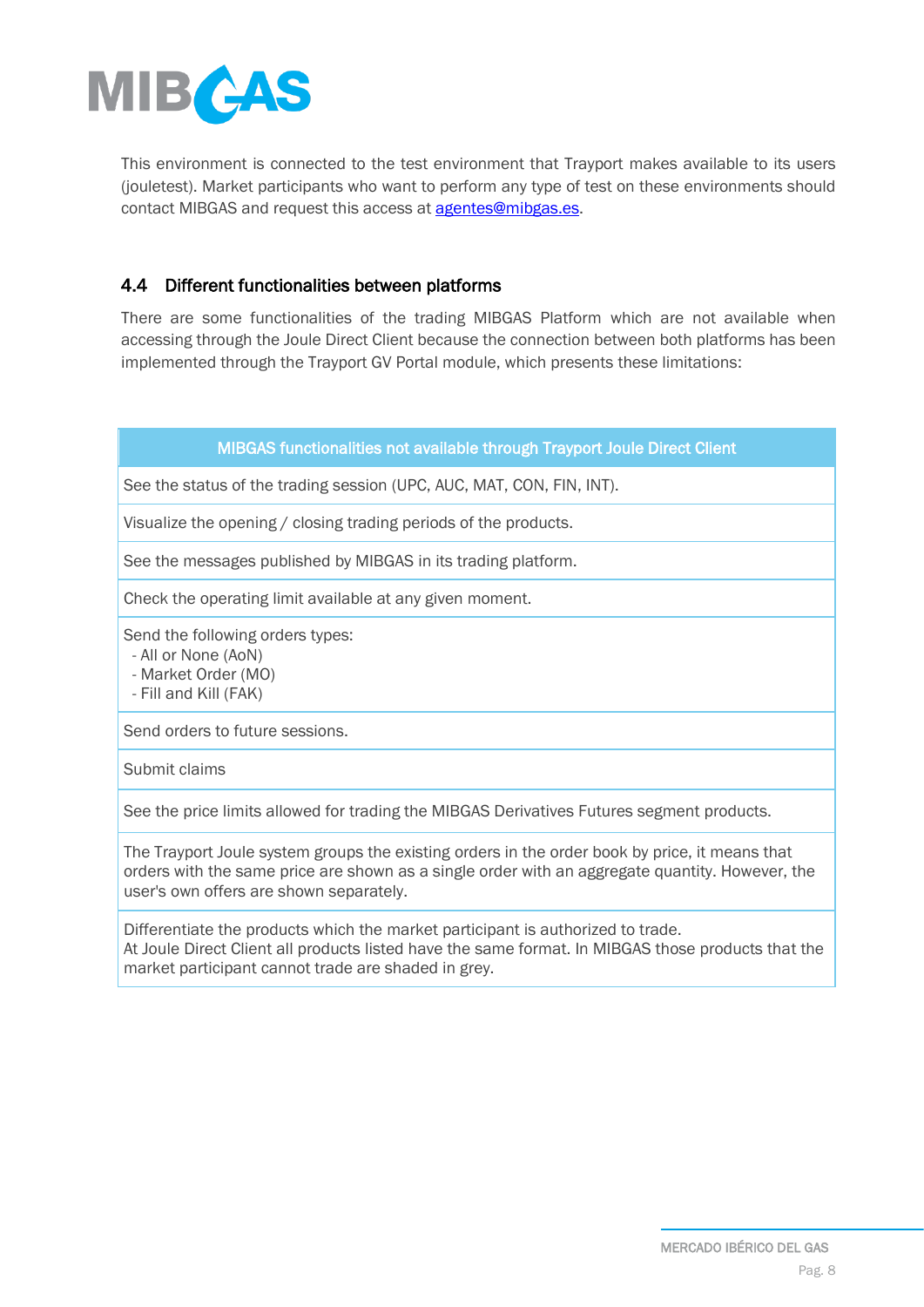

#### MIBGAS functionalities not available through Trayport Joule Direct Client

There are two duration conditions (Expiry) available when sending orders through Joule Direct Client:

- "Good For Day": the order that is not matched at the end of the trading session is eliminated.
- "Good 'till Cancelled": the order that is not matched at the end of the trading session is submitted to the next trading session (opening auction and then continuous trading). This condition corresponds to the "Valid also for future sessions" option in MIBGAS platform.

"Good 'till Cancelled" condition is not available when sending iceberg orders. It is also not available when sending any order type for MIBGAS Derivatives Futures products (same behaviour as through the MIBGAS platform).

Modify an order on Joule Direct Client is managed as the cancelation of the original order in MIBGAS platform and the submission of a new order.

Withholding an order in Joule Direct Client, is managed as a cancelation in the MIBGAS platform and it disappears from the screen. In Joule Direct Client, it remains withheld (grey colour) for the user who modified it, and for the rest of users of his company it is cancelled and disappears.

When withholding an order in MIBGAS platform, it disappears in Joule Direct Client. In MIBGAS it remains withheld and visible (in grey colour) for all the users of the same company.

The Trayport Joule system allows to trade "implicit orders". These orders are formed by other products live orders.

If a market participant tries to match an implicit order and one of the two legs does not meet the requirements specified in the rule 4.3.4: "Orders Validations", only the other leg will match (selfmatching, operating limit not sufficient…)

The Trayport Joule system enables to select what happens to your orders when exit Joule. Each user can select one of the following options ("Disconnect Action") in Joule Direct Client:

- "Nothing": No action is taken
- "Remove": All user orders are removed from the market
- "Withhold": All user orders are withheld\*.

\* "Withhold" disconnection option is not available in the current connection between Joule system and the MIBGAS platform. If a user selects it, his orders will be canceled.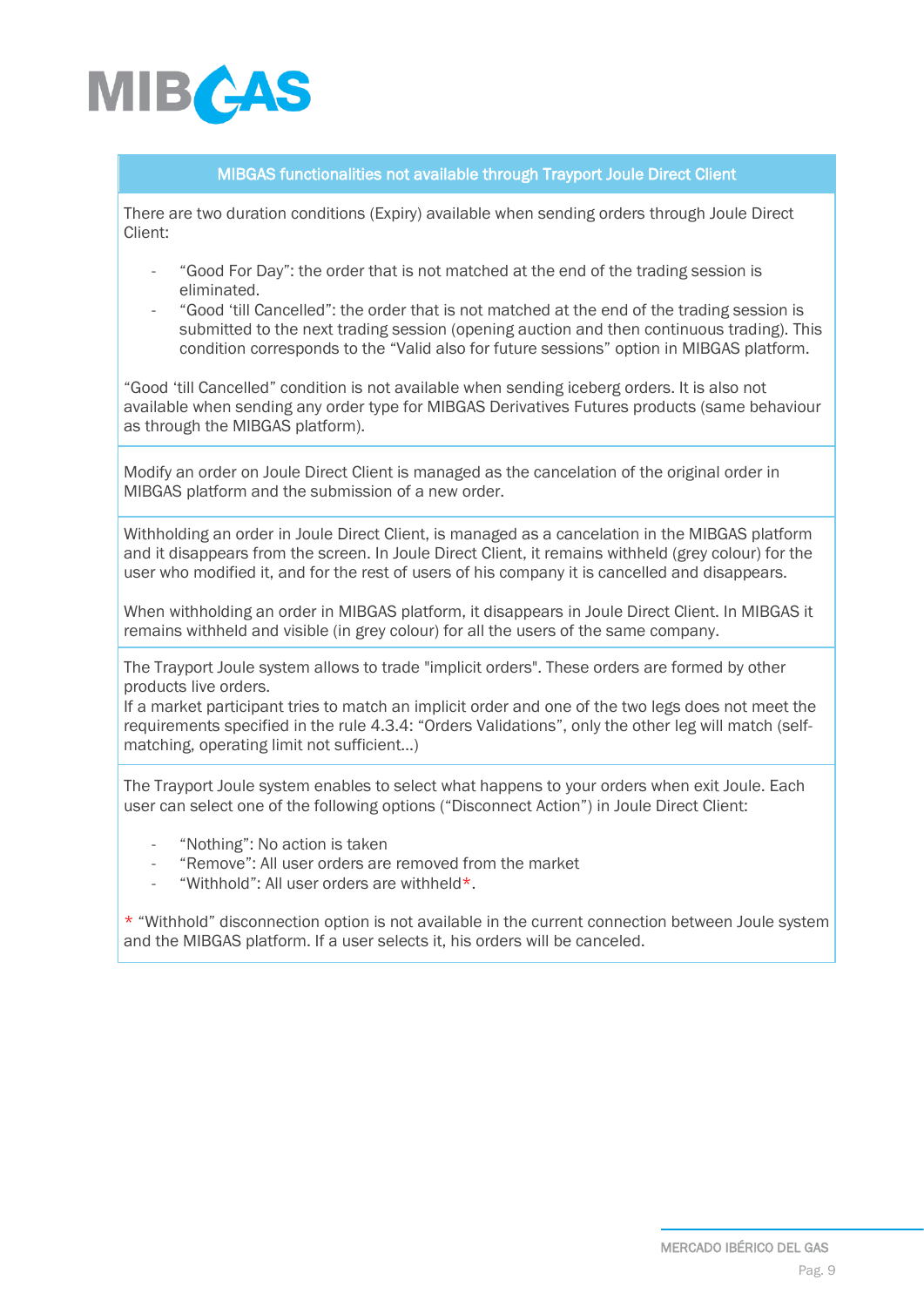

#### MIBGAS functionalities not available through Trayport Joule Direct Client

In Joule Direct Client, the "*Withhold and Delete"* menu in the top right corner of the screen allows you to quickly remove all of your orders from the market. The following options are available:

- Withhold Me: Withholds all of your orders\*.
- Delete Me: Deletes all of your orders.
- Withhold All: Withholds all of your company's orders.
- Delete All: Deletes all of your company's orders.

\* The Withhold Me option instead of withholding the user's orders, will cancel these orders within MIBGAS system, due to the current connection between the Joule system and the MIBGAS platform. Therefore, they will disappear from the screen.

The 4 options of this menu have certain limitations during the negotiation periods in which withhold and cancel orders is not allowed according to the rules of the Market (UPC, MAT, INT). In particular, *Delete Me, Delete All and Withhold Me* options do not change the status of orders during these negotiation periods, however the *Withhold All* option does not change the status of orders in MIBGAS platform but will cause the Joule screen to erronously update. In particular:

*Withhold All option greys the orders on the Joule screen (as though they were withheld) but they* remain live on the MIBGAS platform. If you close and open again the Joule Direct Client the orders are now displayed as active, which is their real status according to MIBGAS platform. This is known behaviour with Trayport system.

Therefore it is recommended not to use any of these 4 options

Additionally, Trayport offers other options and functionalities to Joule Direct Client users. They are described in the technical documentation provided by Trayport. For more information see section 6.2 of this document.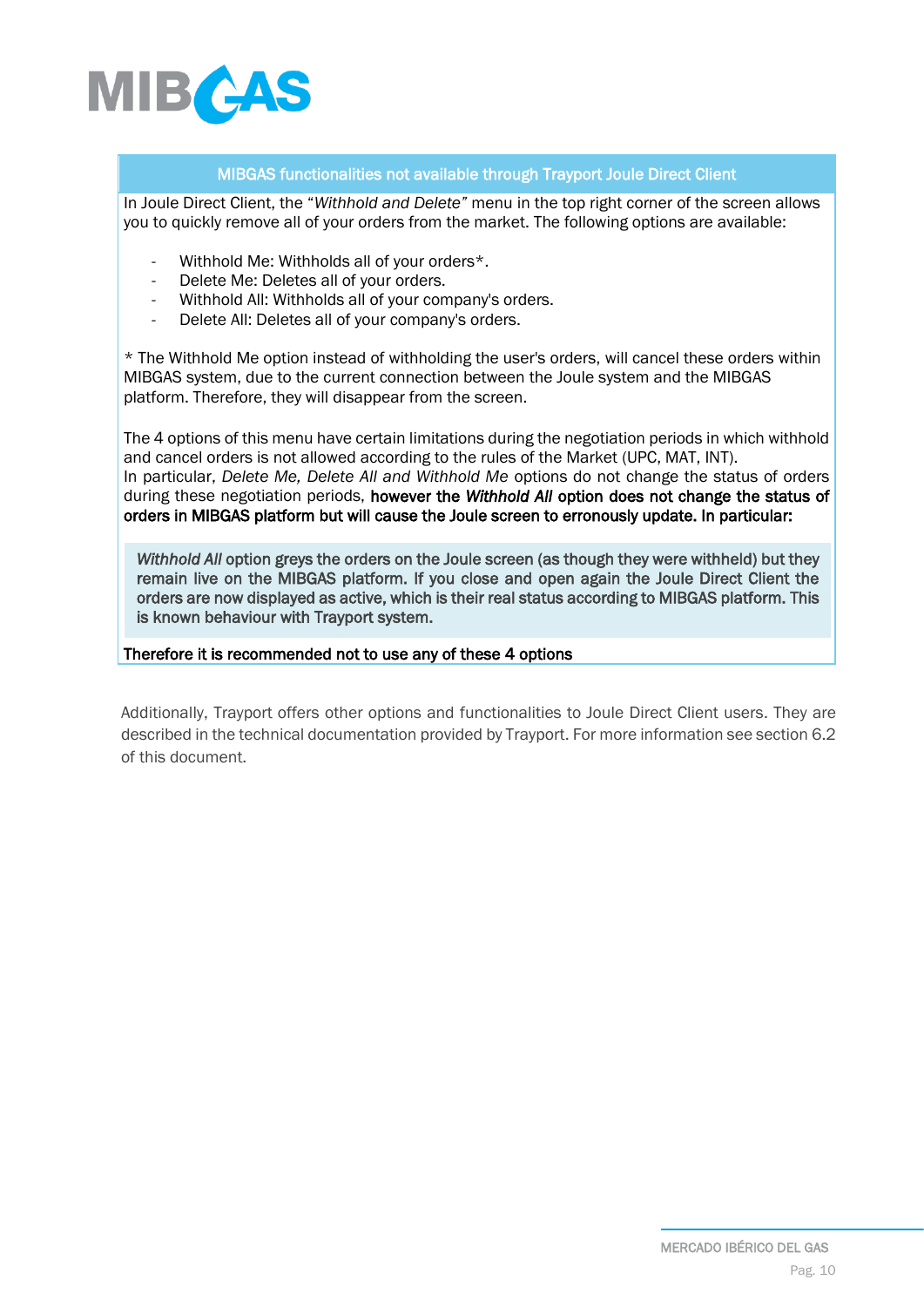

## <span id="page-11-0"></span>5 CERTIFICATE ACTIVATION

The request for a new MIBGAS certificate to trade through Trayport or the modification of a certificate already issued to activate the connection between both platforms, should be done through the [Registrations and Consultations Platform:](https://www.market.mibgas.es/)

*Participant data > Security certificate maintenance > New certificate Participant data > Security certificate maintenance > Modification of Certificate*

After selecting the "Access through Trayport" tick box, two drop-down menus will be enabled in order to select the trading portfolio in which all orders and trades submitted through Trayport will be registered.

| Detail of access through Trayport              |  |
|------------------------------------------------|--|
| Access through Trayport                        |  |
| Trading portfolio for PV profile products      |  |
| Trading Portfolio for LNG/UGS profile products |  |
|                                                |  |

To trade MIBGAS and MIBGAS Derivatives Futures, it is necessary to have at least one trading portfolio active. Select from the dropdown lists which trading portfolio you want to link to all the operations done through Joule, it can be selected the same trading portfolio in both menus.

Similarly, to trade MIBGAS Derivatives Spot products, it is necessary to have at least one trading portfolio with LNG / UGS profile active and select it from the corresponding drop-down list.

The request for a new trading portfolio can be sent through:

*Data participant > Modifying trading portfolio > Trading Portfolio> New*

After filling all the information press *Send Request*.

After receiving a certificate activation request, MIBGAS will contact Trayport to verify that this user is already registered in its system and has a valid access account in the Joule Direct Client of Trayport. After the confirmation from Trayport, MIBGAS will enable the certificate to trade through Trayport.

Once the request is validated, MIBGAS will send an email to the market participant notifying that he will be able to trade MIBGAS and MIBGAS Derivatives products through Joule Direct Client from the next trading session.

Only those certificates issued by MIBGAS with "Update" profile for the trading platform will be able to send orders to Trayport. MIBGAS certificates with "Query" or "No Access" profile will have access to Joule Direct Client to see the Order Book but will not be able to send orders.